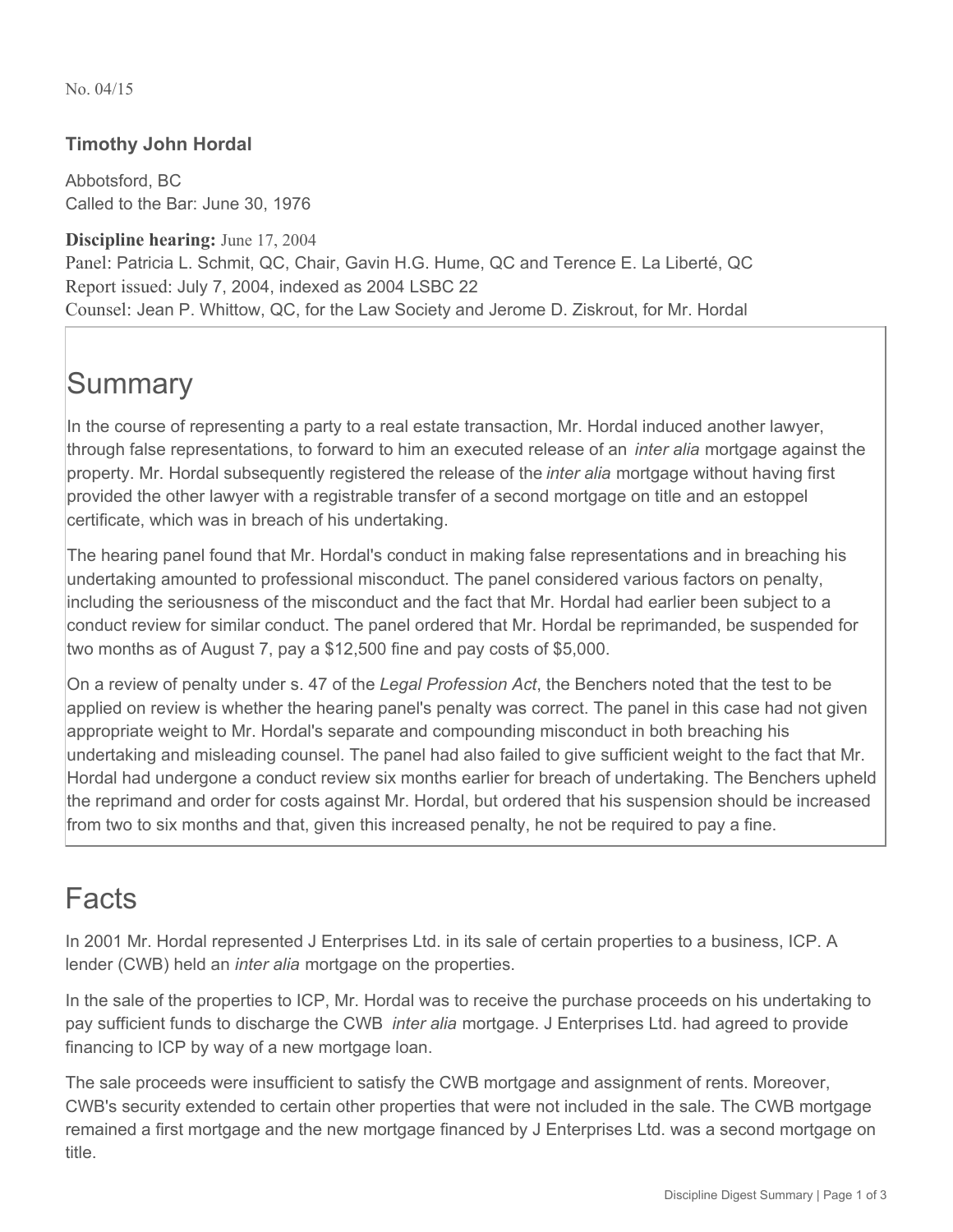CWB agreed with J Enterprises Ltd. to make a partial release of its mortgage and assignment on the condition of receiving an assignment of the second mortgage. Mr. Hordal gave an undertaking to this effect.

CWB sought to enforce its security and, by December, 2001, Mr. Hordal had still not obtained a release and had not obtained or registered an assignment of the second mortgage.

In early December J Enterprises Ltd. arranged to borrow money from a new corporate lender, conditional on J Enterprises Ltd. transferring the second mortgage to that lender. Soon after, Mr. Hordal spoke with counsel for CWB who was of the view that CWB would not require an assignment of the second mortgage, although he would need to confirm this with CWB. The next day J Enterprises Ltd. transferred the second mortgage to the new corporate lender and Mr. Hordal signed the transfer as an officer and registered it in the Land Title Office.

On December 7, 2001 counsel for CWB wrote to Mr. Hordal to advise him that CWB still required an assignment of the second mortgage. Mr. Hordal did not tell CWB's lawyer that J Enterprises Ltd. had already transferred its interest in the second mortgage.

On December 28, 2001 Mr. Hordal forwarded a release of the *inter alia* mortgage to CWB's lawyer for execution. He stated in his cover letter that the executed release could be returned to him on an appropriate undertaking to register an assignment of the second mortgage. At the time he sent this letter, Mr. Hordal knew that the second mortgage had already been transferred to the new corporate lender.

In March, 2002, Mr. Hordal forwarded to CWB's lawyer an unsigned document purporting to be a transfer of the second mortgage. Mr. Hordal said that his client would sign the transfer the next day. He asked CWB's lawyer to send him the signed release of the CWB mortgage. Although Mr. Hordal had made an appointment for a representative of his client, J Enterprises Ltd., to sign the transfer, his statements were misleading as they carried the implication that the signing of the transfer would have immediate legal effect. In fact, J Enterprises Ltd. had been attempting to secure alternate financing to pay out its debt to CWB and have the second mortgage transferred back to it, but ultimately failed in the attempt.

In early April, 2002 Mr. Hordal wrote to CWB's lawyer requesting the executed release of the *inter alia* mortgage and enclosing a schedule of payments that ICP had made under the second mortgage. He did so to indicate that J Enterprises Ltd. was prepared to transfer the second mortgage and to induce the lawyer to deliver the executed release.

CWB's lawyer wrote back, enclosing an executed and registrable release of mortgage on Mr. Hordal's undertaking not to deal with the documents until he had provided to CWB a registrable transfer of the second mortgage and an estoppel certificate. Mr. Hordal, however, registered the release of the CWB mortgage in breach of his undertaking.

The lawyer for CWB, not knowing that CWB's release had been registered, reminded Mr. Hordal of his undertaking and demanded that he comply or return the documents. Mr. Hordal did not tell the lawyer that he could not comply with his undertaking.

In early June the lawyer for CWB performed a title search and discovered that J Enterprises Ltd. had earlier assigned the second mortgage. The lawyer wrote to Mr. Hordal to flag the breach of undertaking and sent the Law Society a letter of complaint.

### Verdict

Mr. Hordal admitted, and the hearing panel found, that his conduct constituted professional misconduct.